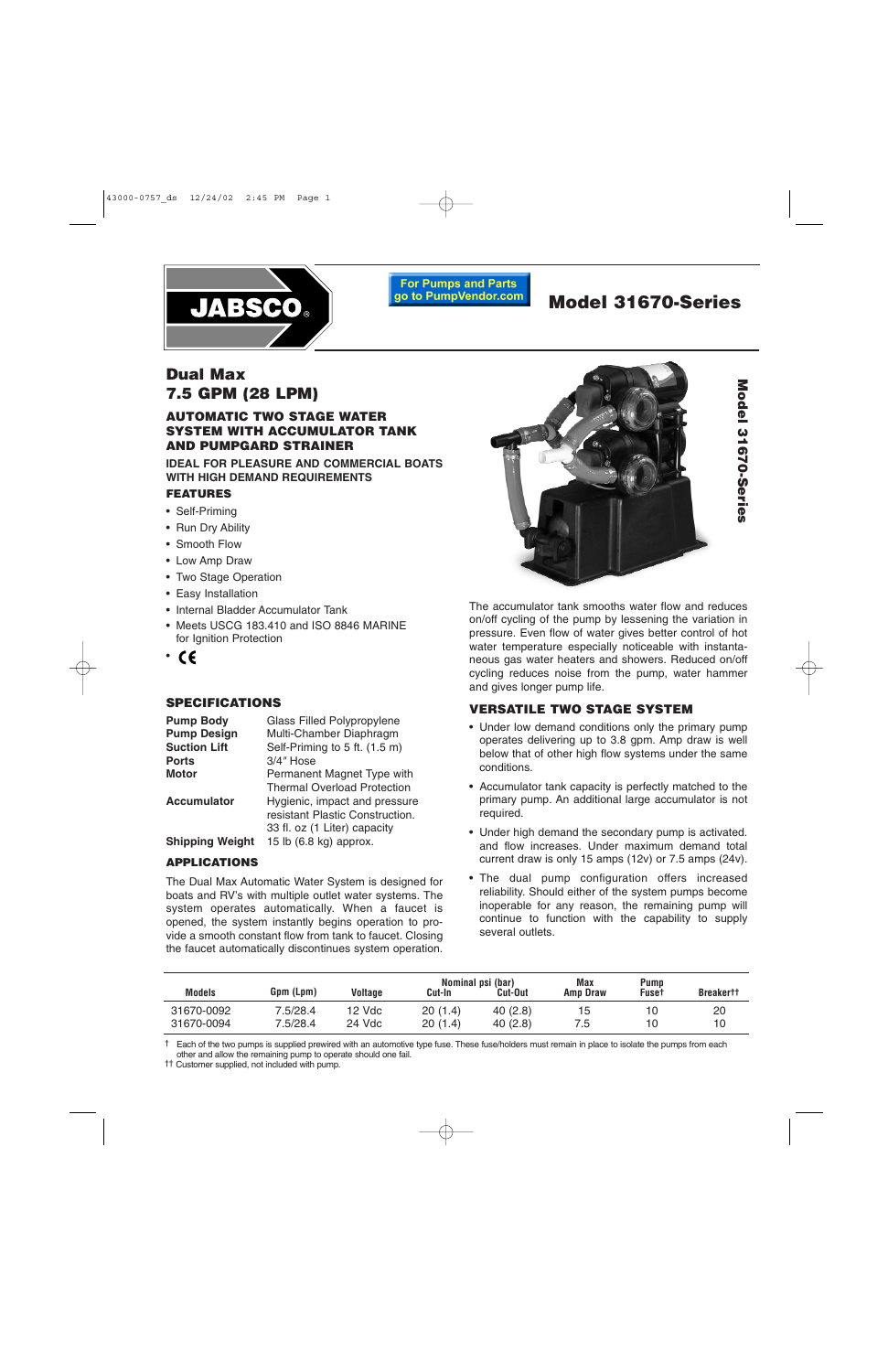

Explosion hazard. Do not pump gasoline, solvents, thinners or other flammable liquids. To do so can cause an explosion resulting in injury or death.

## **INSTALLATION**

#### **MOUNTING**

The Dual Max system is self-priming and may be located above or below the fresh water tank in a dry location.

#### **PLUMBING**

If the system has rigid piping, provide a short length of hose between pipe and the pump to avoid noise and vibration. Use stainless steel clamps at both ends of hose. NOTE: Inlet and outlet hose must be minimum 3/4*"* (19 mm) ID reinforced hose. Branch lines to outlets should be no smaller than 3/8*"* (10 mm). Two inlet strainers have been installed in the Dual Max system to keep debris out of system. Fresh water tank must be vented.

If the system includes a city water inlet, an inlet pressure regulator which reduces pressure to 40 psi or less is required. The Jabsco 44410 Series is recommended. Avoid any kinks or fittings which could cause excessive restrictions. Remember to periodically clean faucet and



Fire hazard. Wiring must comply with applicable electrical standards and include a properly sized fuse or circuit breaker. Improper wiring can cause a fire resulting in injury or death.

Pumpgard screen.

#### **WIRING**

The Dual Max system should be wired to the power supply through a switch rated for 20 amps (12v) or 10 amps (24v). Turn the system off when not in use for extended periods or when tank is out of water.

The electrical circuit should be protected with an overcurrent protection device in the positive lead. See chart for proper size breaker. Pump circuit should not include any other electrical loads. Orange wire is positive. Black wire is negative.

Select wire size from the following chart. Use total length of wire from electrical source to pump **and** return. Chart allows for 3% voltage drop. If in doubt, use next larger wire size.

| <b>Total wire</b> | $0-20$ ft           | $21-30$ ft                                                                      | 31-40 ft 41-60 ft    |                                        |
|-------------------|---------------------|---------------------------------------------------------------------------------|----------------------|----------------------------------------|
| length            | $(0-6 \; \text{m})$ | $(6-9m)$                                                                        |                      | $(9-12 \text{ m})$ $(12-18 \text{ m})$ |
| 12 volt           | $#10$ AWG           |                                                                                 | #8 AWG #6 AWG #4 AWG |                                        |
|                   |                     | $(6 \text{ mm}^2)$ $(10 \text{ mm}^2)$ $(16 \text{ mm}^2)$ $(25 \text{ mm}^2)$  |                      |                                        |
| 24 volt           |                     | #16 AWG #14 AWG #12 AWG #10 AWG                                                 |                      |                                        |
|                   |                     | $(1.5 \text{ mm}^2)$ $(2.5 \text{ mm}^2)$ $(4 \text{ mm}^2)$ $(6 \text{ mm}^2)$ |                      |                                        |
|                   |                     |                                                                                 |                      |                                        |

**If you are not familiar with applicable electrical standards, have the unit installed by a qualified** 



NOTE: Outlet is now front facing. Plumb tank to dual inlet strainers. Strainers maybe unplugged from pumps and reversed.

#### **electrician.**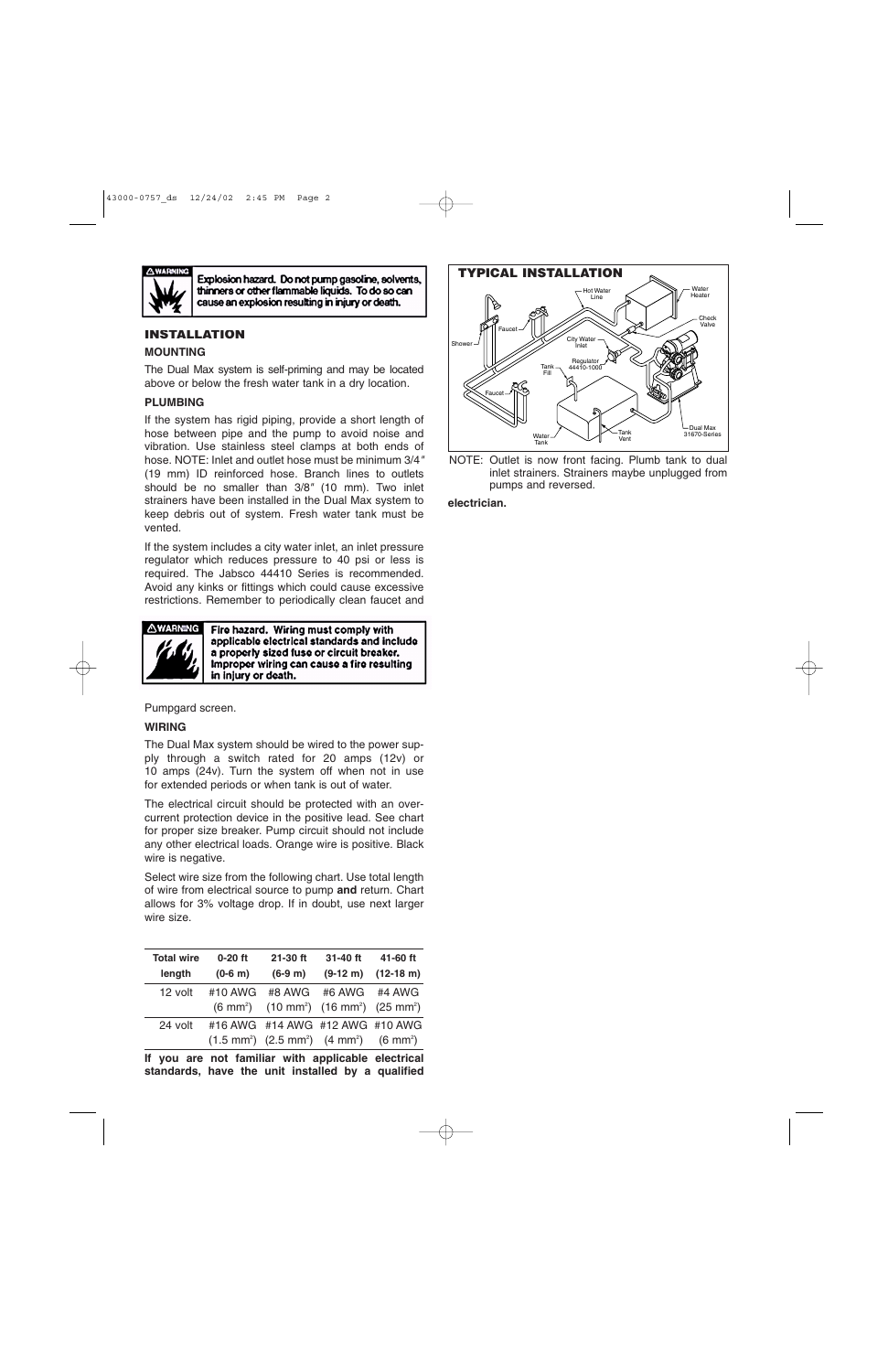

## **PARTS LIST**

| Key     | <b>Description</b>                       | Qty. | 31670-0092 (12V) | 31670-0094 (24V) |
|---------|------------------------------------------|------|------------------|------------------|
|         | Upper Housing 40 PSI                     |      | 18910-4040       | 18910-4040       |
| 2       | Valve Kit                                |      | 18911-7030       | 18911-7030       |
| 3       | Diaphragm Kit                            |      | 18912-3040       | 18912-3040       |
| 4       | Lower Housing Kit                        |      | 18915-9002       | 18915-9002       |
| 5       | Pressure Switch - Upper Pump 40 PSI      |      | 18916-0040       | 18916-0040       |
|         | Pressure Switch - Lower Pump 25 PSI      |      | 18916-0025       | 18916-0025       |
| 2,3,4,8 | Service Kit                              |      | 18920-9043       | 18920-9043       |
|         | Motor Kit - Upper and Lower Pump         |      | R2009-150        | R2019-067        |
| 8       | Slide Clips                              |      | 20408000         | 20408000         |
| 9       | Accumulator                              |      | 30573-0000       | 30573-0000       |
| 10      | Port Kit, 3/4' Elbow                     |      | 30642-1000       | 30642-1000       |
| 11      | Port Kit, 1/2' NPT(M)                    | 2    | 30649-100        | 30649-1000       |
| 12      | <b>Strainer</b>                          |      | 46400-0010       | 46400-0010       |
|         | Pumphead, Complete - Upper Pump 40 PSI 1 |      | 18914-6340       | 18914-6340       |
|         | Pumphead, Complete - Lower Pump 25 PSI 1 |      | 18914-6225       | 18914-6225       |